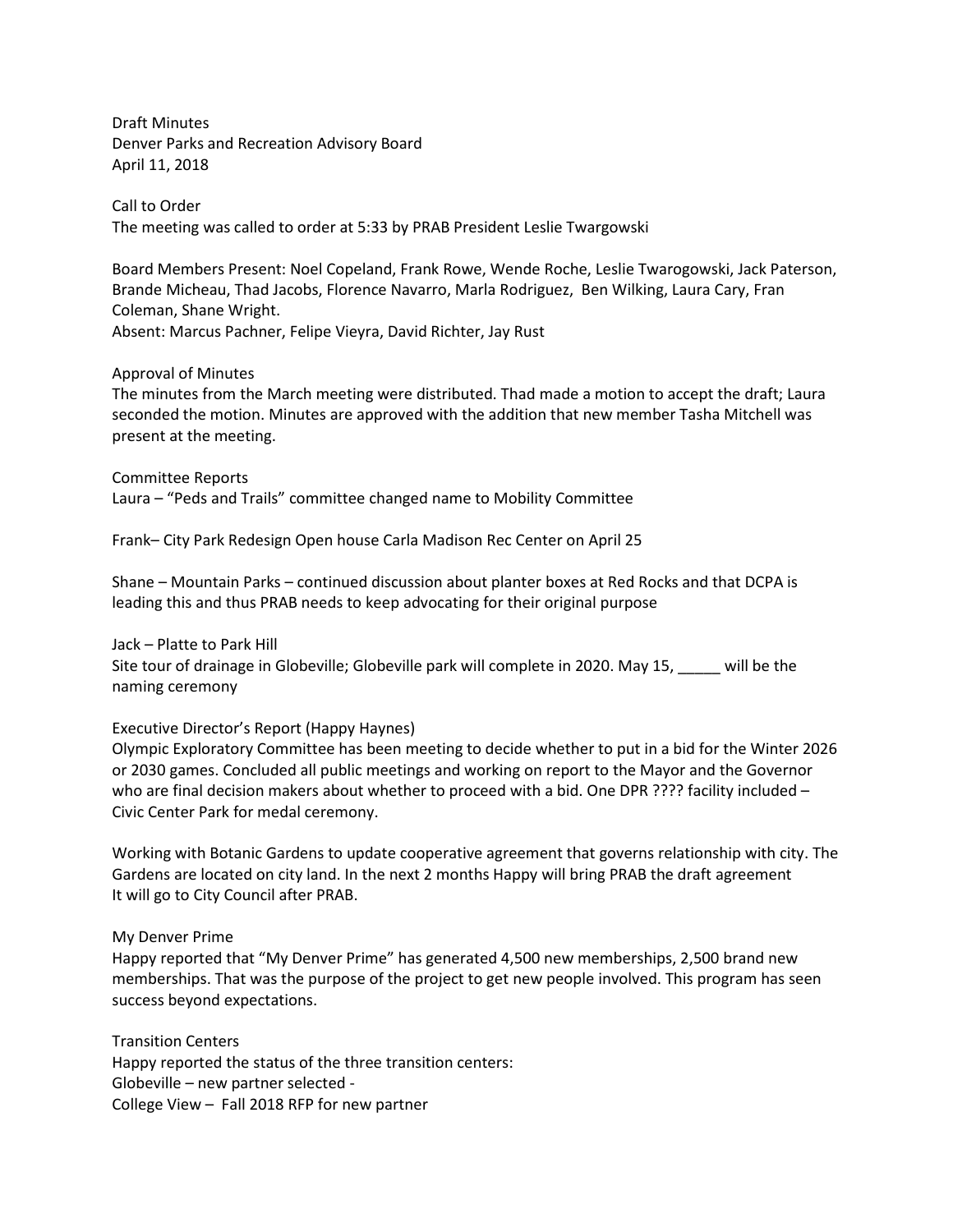### Johnson Center – up coming

Proposal to name a feature at the Downtown Children's Playground for Carol Ann and Paul Rothman. PRAB need to make a recommendation next month. There will be community comment on this topic next month.

Fred Weiss will go to INC meeting. Changed location to Washington Street Community Center April 17 at 6pm

## Presentations:

# Peds & Trails

Mark Tabor provided an 30,000 foot overview and update on Peds & Trails. Peds & Trails is part of the DenverMoves. Currently in draft form, Peds & Trails, when finalized, will be an implementation plan to connect existing trails with transit, schools, shopping etc. Improvements to existing trails and creation of new trails. Mark provided a map of the city with highlights of where projects are planned. That link to that map will be sent to all PRAB members. Parks & Rec is still taking public input and has a survey. All PRAB members are encouraged to take the survey. The ground work for this plan was developed by a task force that included PRAB member David Richter.

# Alcohol Policy

Fred Weiss provided an update on the work Parks & Rec is doing to update the departments alcohol policy. Her provided a handout of the timeline and reviewed a handout of the proposed revisions. The stated objective is to simplify the policy, make it consistent across all parks and facilities and to take into account any expected changes in state law. Fred addressed the following three areas:

(1) Consumption - The proposed revisions aim to clarify that the department will follow state law (something they have always done). The only additional restrictions would be governed by anything currently in the department's rules and regulations.

(2) Permits - The proposed revision removes any restrictions and makes consistent the types of alcohol that can be served. It also treats all parks the same and allows any permit holder to obtain a liquor license. This applies to public and private events. Under the new policy first amendment event will not be allowed to serve alcohol at athletic activities, with the exception of tournaments, Parks & Rec will not be allowed to serve alcohol. An important note - applications for permits must meet all the qualifications that the department requires as part of the permitting process. Another note - liquor licenses are granted by the City's department of Excise and Licenses.

(3) Buildings - The current policy prohibits alcohol in Parks & Rec buildings with some exceptions. The proposed revision would add several additional buildings to the list of exceptions. It also would add a provision that would allow sale or service of alcohol at recreation and senior centers during the time they are closed to the public but restrict sales during the hours they are open.

# Bylaws

Leslie reviewed proposed changes to the PRAB bylaws. Several suggestions to strike information came up, including taking out details on the days of the week and the time that PRAB meets and removal of The Park People from the list of entities in the mission statement. Also, it is unclear as to whether the